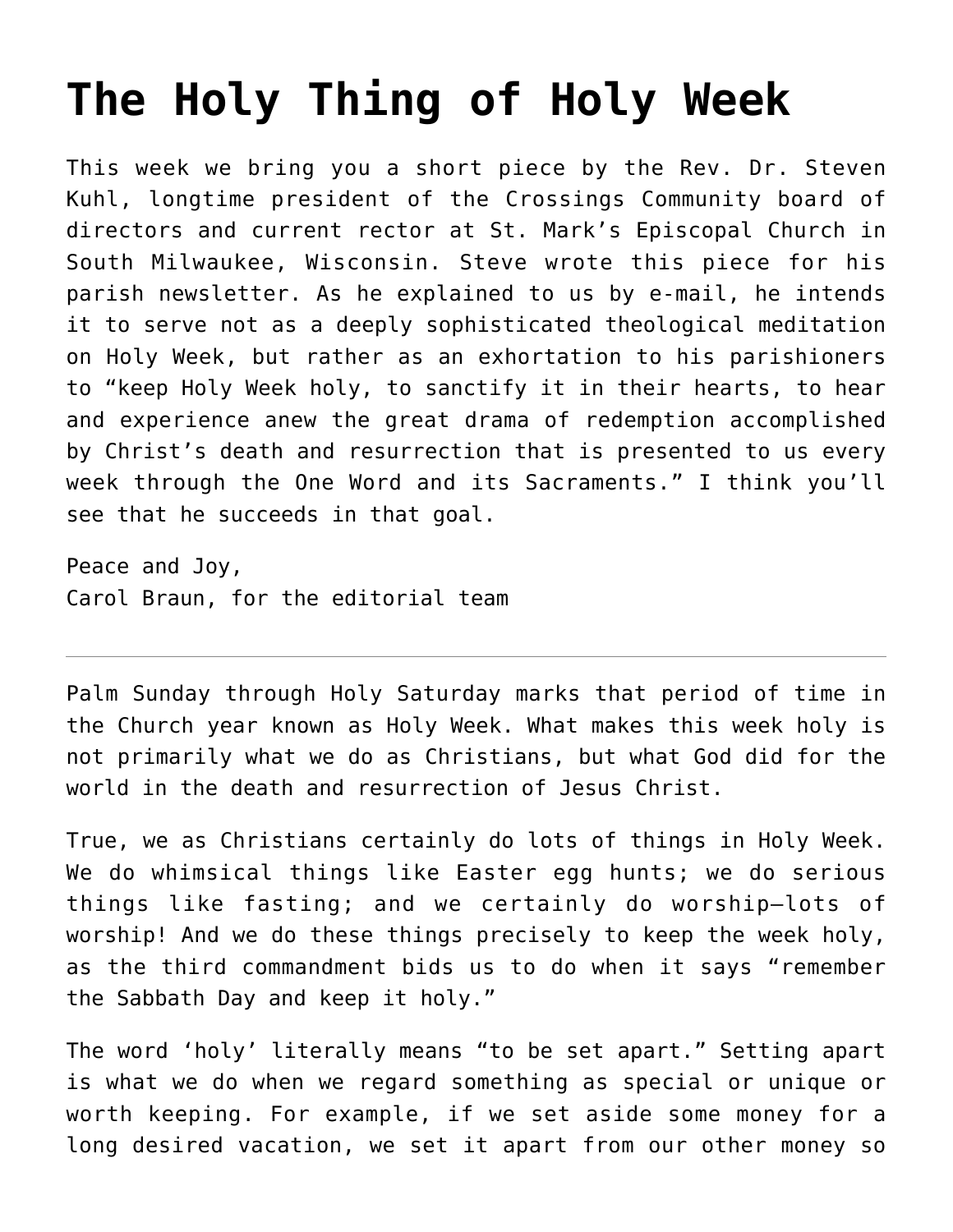that we can use it for the special purposes for which it has been "hallowed" or "sanctified."

But the holy thing about holy week is not primarily what we do but what God has done for us. First and foremost, God set apart his Son; he sanctified Jesus Christ to be our savior. What's more, in sanctifying his Son he sanctified us; he set us apart to become children of God, by adoption, as Paul says, and heirs of eternal life through faith in Christ. In other words, we set apart Holy Week to remember anew how God set apart his Son to redeem us from the power of sin, death, and the Evil One.

Perhaps the word 'redemption' sounds foreign to our modern ears. Perhaps we do not even know what the word means. In New Testament times, 'redemption' referred to that process by which a slave could become free from his or her master (Cf. 1 Cor 6:20, 7:23). Though it may sound trivial, when we speak of "redeeming" our coupons at the local store we are using the term in a way that echoes this New Testament usage. The item to be redeemed is "enslaved," so to speak, until it can be released through the exchange of a coupon.

We Americans tend not to think of ourselves as enslaved. After all, we live in a free country, or so we say. But the kind of political freedom we enjoy is only a shadow of true freedom. A slave is someone who lives and acts in accordance with the will of another, that "other" bring the slave's "lord." And that kind of slavery is all around us. For example, acting according to peer pressure or being ruled by the materialism of our culture is that kind of slavery. The very fact that we do things that we know are wrong, but we do them anyway, indicates that we are not living freely, but according to the will of another—the Evil One, or the power of sin, as Paul calls it (Rom 7:12-23).

As C. S. Lewis points out in his book *The Screwtape Letters*, the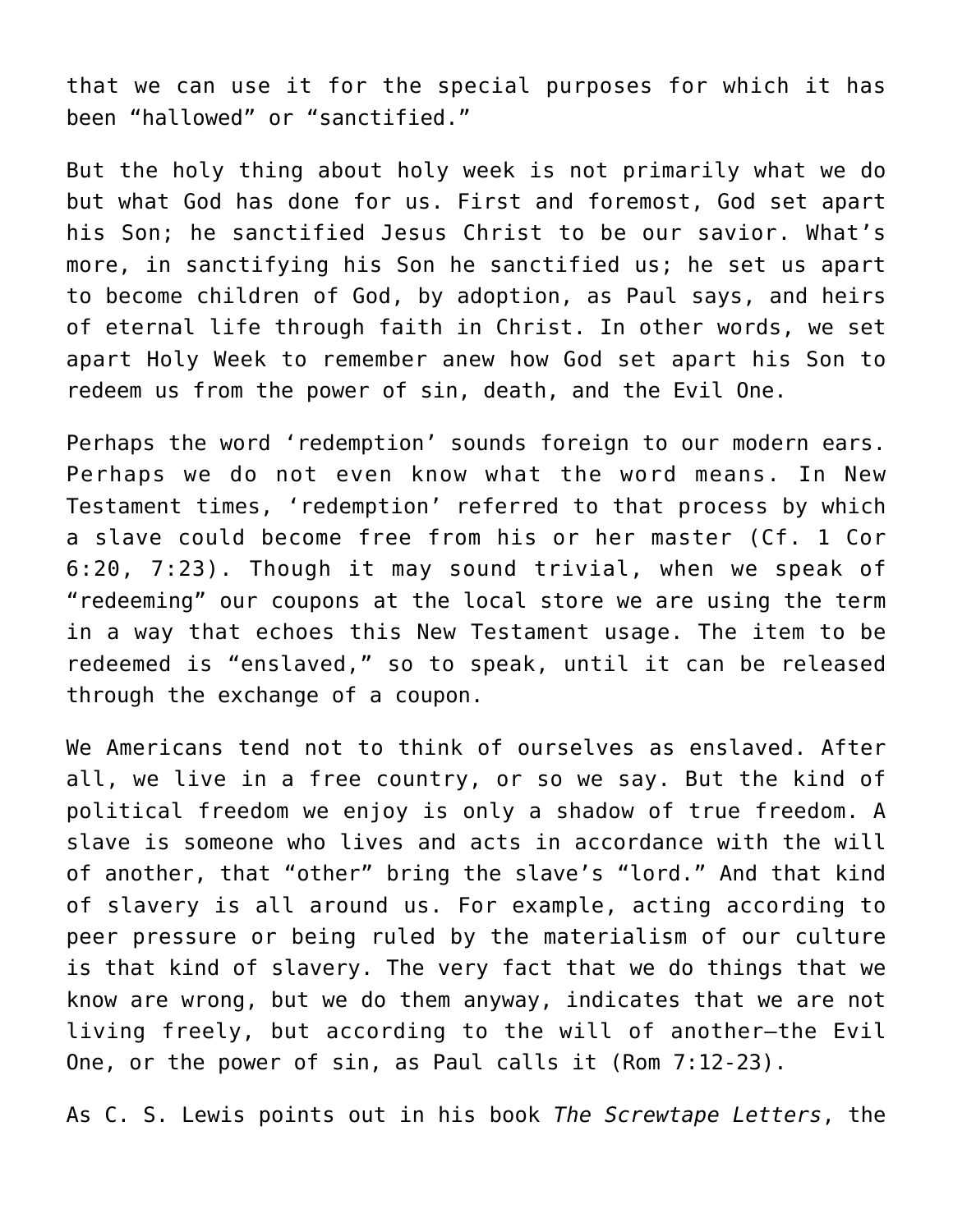fact that we cannot see this other who enslaves us does not mean that the slavery and the enslaver do not exist. Rather, casting doubt about the fact of our enslavement is a major part of the strategy this "lord" uses to maintain power over us. For the most part, then, the work of the Evil One is generally not like that depicted in those scary movies like *The Exorcist*. The Evil One is more patient and more subtle than that. His work can be seen in the everyday, almost taken-for-granted ways that life is diminished all around us. He works by holding death in our face just enough so as to lead us into believing that by following his ways we can preserve our life. But what's even worse is the fact that the Evil One turns us into God's enemies. After all, being the slave of God's enemy is really no different from being God's enemy.

What a deceiver this Evil One is! By enslaving us, he pushes us onto the front lines of his battle against God—exploiting our selfishness, making us subject to the judgment of God's law, and abandoning us to the law's sentence of death. Enslavement to the Evil One is the human predicament that all humanity is born into. It is another way of speaking about Original Sin.

Holy Week is all about how Jesus Christ came to free us from the power of the Evil One and the mess he has gotten us into with God. Jesus' relationship with us is the very opposite of that of the Evil One's. For Christ chose to side with us sinners while we were still enemies of God (Rom. 5:6-11). He took upon himself the judgment of God and the sentence of death that belongs to us all. By placing himself in the battlefield between unholy sinners and holy God, he conquers sin, death, and the Evil One. He establishes peace with God and gives to us his righteousness, his resurrected life, and, indeed, his very self as our Lord, our savior, our brother. In a real sense, Jesus gave his life on the cross as the price (the coupon) of our redemption. In the cross he exhausted the heavy arsenal which the Evil One uses